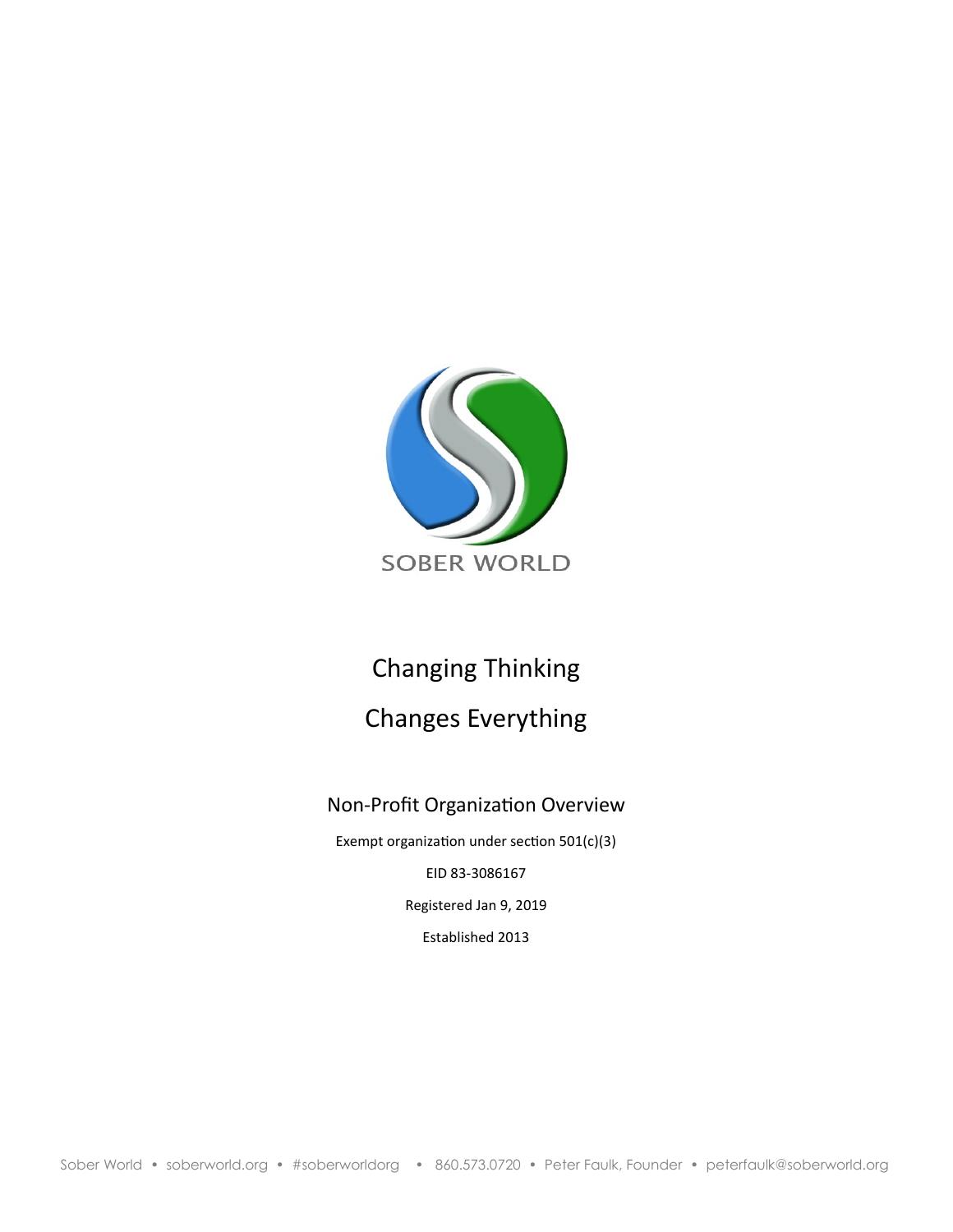## **Why does Sober World exist? What is the need?**

Our top global health organizations have ineffective solutions, harms grow every year. We see reactive and regulatory solutions not correcting the source thinking problem. They are not focused on the right thing to actually start solving and preventing this problem.

#### **All theses solutions are reactionary, or regulatory. They are not root cause preventative. They don't stop the demand.**



# **The WHO Observations**

- Worldwide, 3 million deaths every year result from harmful use of alcohol, this represent 5.3 % of all deaths.
- The harmful use of alcohol is a causal factor in more than 200 disease and injury conditions.
- Overall 5.1 % of the global burden of disease and injury is attributable to alcohol, as measured in disability-adjusted life years (DALYs).

**WHO Solutions** https://www.who.int/news-room/fact-sheets/detail/alcohol

- regulating the marketing of alcoholic beverages (in particular to younger people);
- regulating and restricting the availability of alcohol;
- enacting appropriate drink-driving policies;
- reducing demand through taxation and pricing mechanisms;
- raising awareness of public health problems caused by harmful use of alcohol and ensuring support for effective alcohol policies; providing accessible and affordable treatment for people

## **The CDC Measures in USA**



- \$250 Billion in Costs 95,000 People Die Annually
- Hundreds of thousands of abuses Local police/fire/courts stressed
- 1,000+ College Deaths 1 in 10 Working-Age Adults Die from Alcohol related causes

**CDC Solutions** https://www.cdc.gov/chronicdisease/resources/publications/factsheets/alcohol.htm

- Increase alcohol taxes.
- Regulate alcohol outlet density.
- Hold retailers accountable for harms that result from **illegally** serving or selling alcohol.
- Maintain existing government controls over alcohol sales (avoiding privatization).
- Maintain limits on the days and hours when alcohol can be sold.
- Use electronic devices—such as computers, telephones, and mobile devices—to screen people for excessive alcohol use and deliver a brief intervention.
- Enforce laws that prohibit alcohol sales to minors.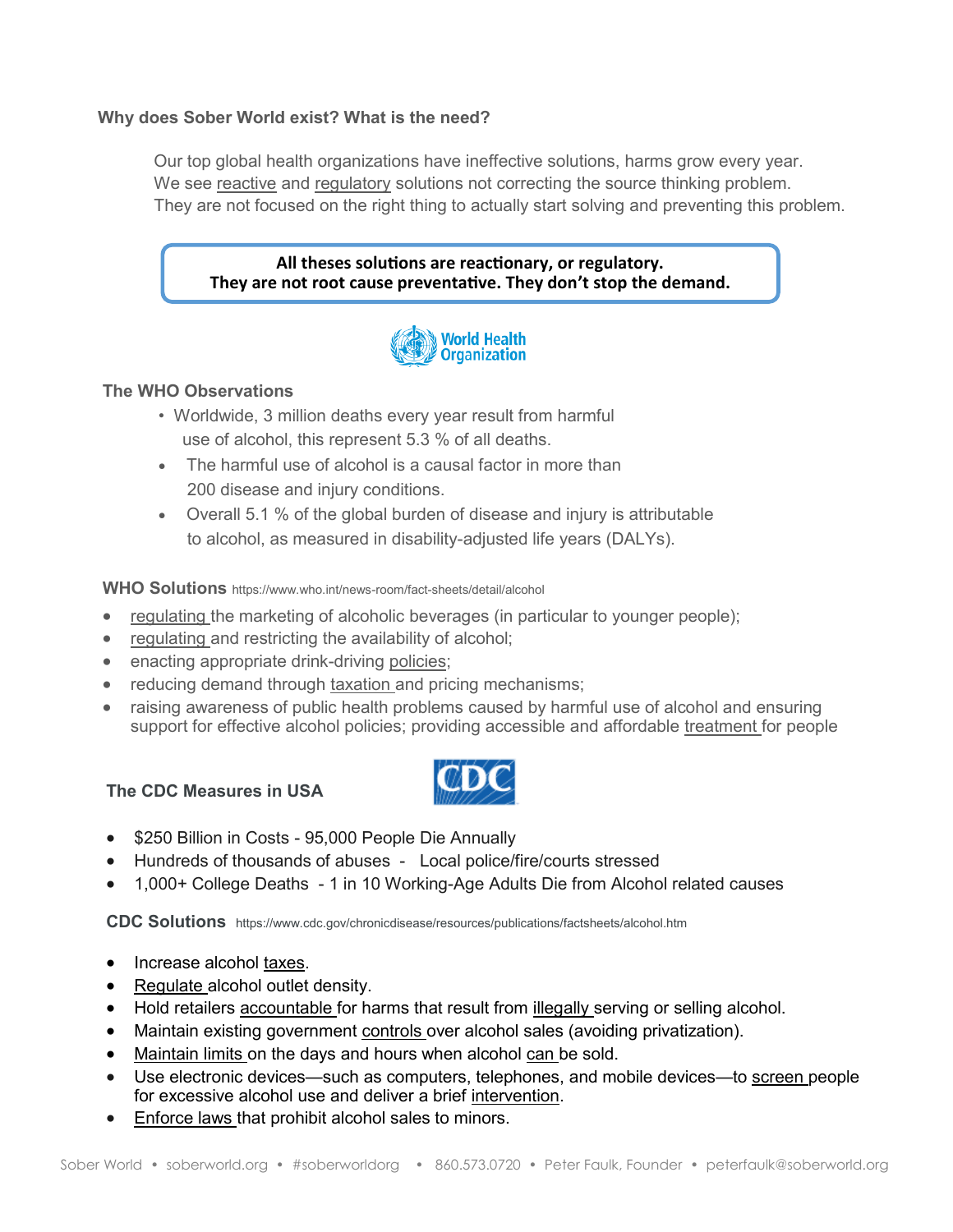#### **How does Sober World fix these problems? What is your approach?**

Our organization has a Focus on the root cause—improper thinking. Our organization leverages Frequency for greatest efficacy. Repeat messages work best. We *indirectly* solve the alcohol pains with less expensive thinking training or correcting.

#### **Sober World: No new laws, no regulations, no expensive enforcement. Changing Thinking Changes Everything**



**Sober World Solutions**

**WHY—**We simply want people to be fundamentally happier, with stronger thinking, less fears. The result of that is less need for escaping into self-medicating and digital diversions. This will provide a better evolutionary path for millions.

**HOW—**We leverage FOCUS and FREQUENCY. The focus is on thinking. For young people it is about learning to think positive and create great thinking habits early for a better life. For adults, it's encouraging disruption in old thinking patterns where needed, for a better more positive life changes.

**WHAT—**Education: We use existing structures to append learning with extra life management tools, how to be and think happy. We teach the teachers a better way of thinking and how to navigate life harms. Marketing: For the masses, we use basic known marketing and repeat simple messaging to encourage better living. Eventually it's like a 'marketing life coach' - reminding; 'be the best you'.

**The expected Results,** what could this better evolving world look like?

- More people with less stress, better relationships
- Reduced desire for Alcohol / Digital escaping reality more productive
- Increased activity in supporting causes, community efforts flourish
- Less demand for polarizing media, less engaging in toxic rhetoric
- Reductions in abuses less physical and emotional harms
- Reduced incarceration, saving us all hundreds in taxes every year
- Reduced environmental stress, billions less cans and bottles
- Workforce productivity increases, absenteeism declines
- Less pressure on professionals like educators and police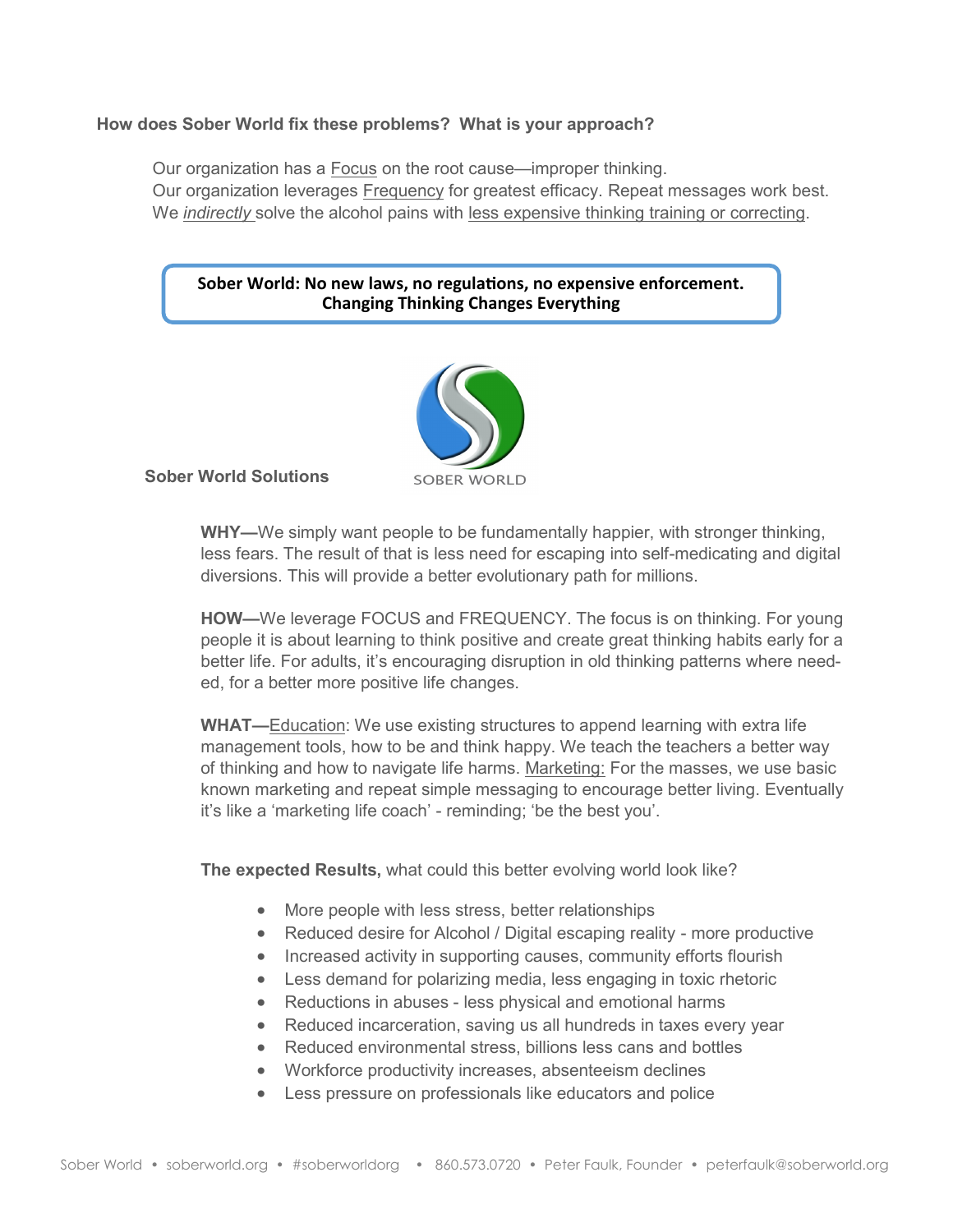#### **What specifically is your messaging? How is it different?**

We have no products, no specific programs to sell.. We don't promote any one solution. We are 100% Empowerment Marketing and Educational Messaging. We recognize everyone is unique, and simply encourage interrupting thinking and self-insight.



A simple, consistent, positive narrative, reminding us of what is healthiest overall.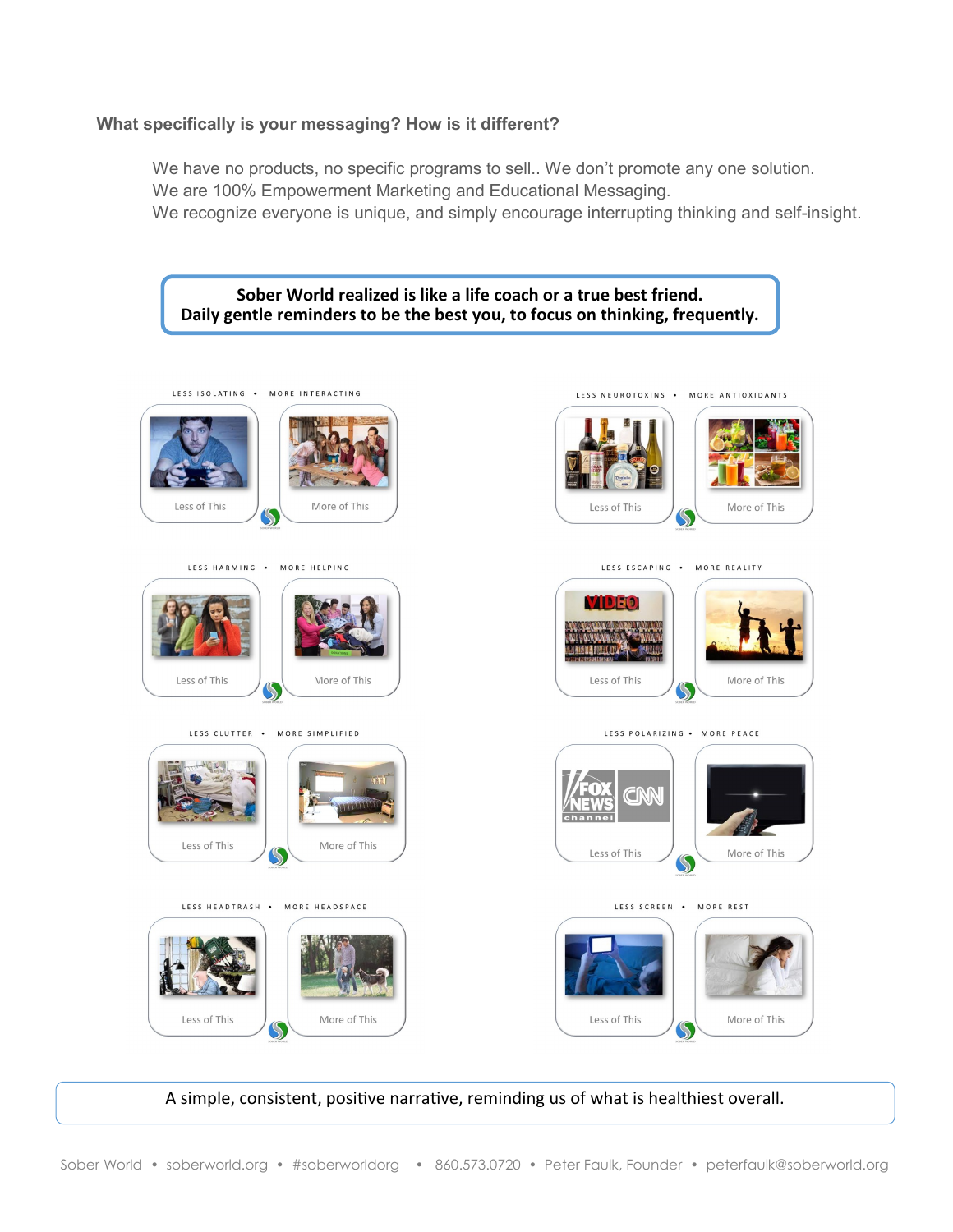#### **What is the cost? What does the organization look like?**

Sober World is a lean, 100% virtual and easily scalable organization.

We require only cloud based marketing and education management tools, and creative people. The more revenue received, the more messaging we can get to market, the more effective.